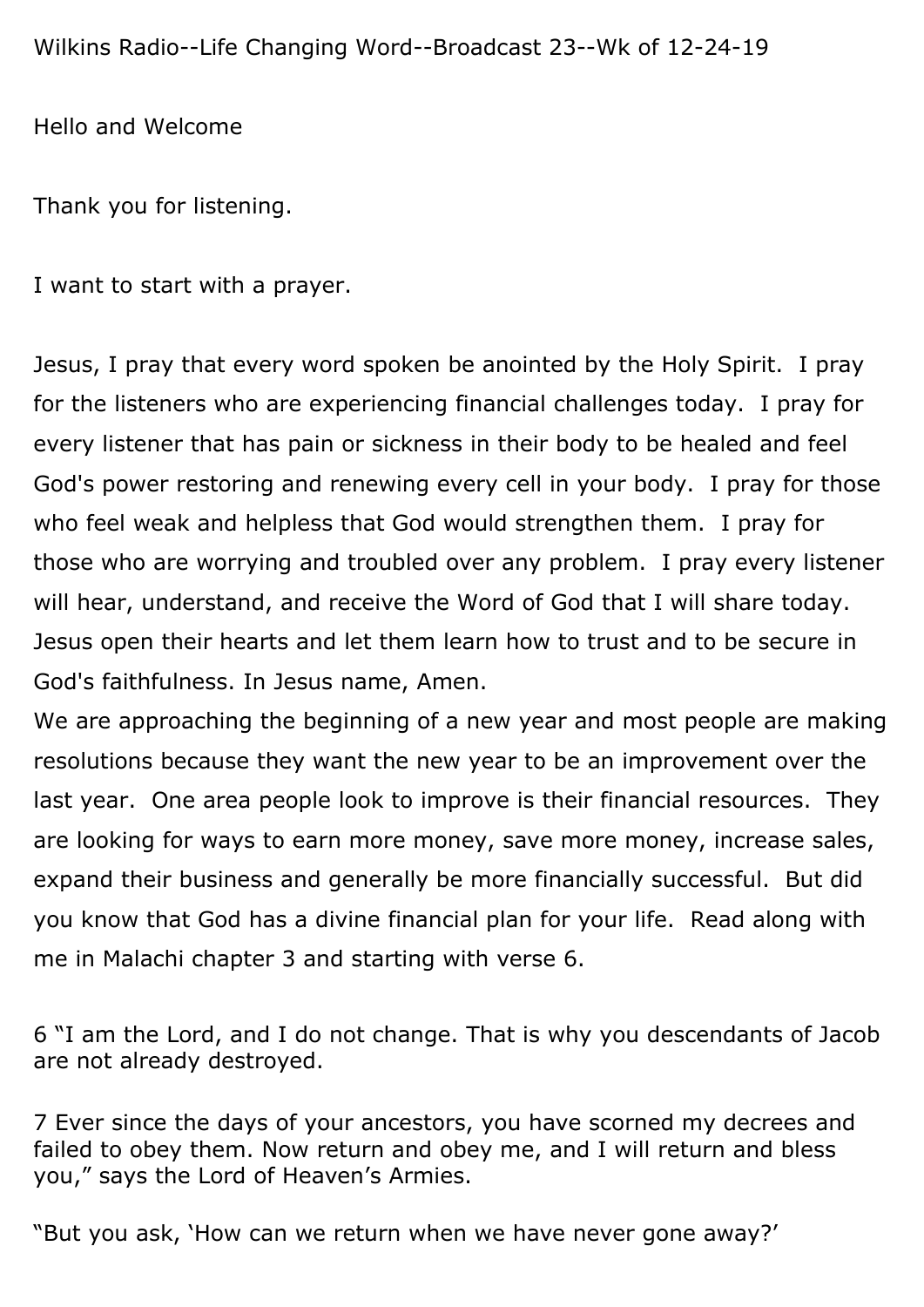8 "Should people rob God? Yet you have robbed me! "But you ask, 'What do you mean? When did we ever rob you?' "You have robbed me of the tithes and offerings due to me.

9 You are under a curse, for your whole nation has been robbing me.

10 Bring all the tithes into the storehouse so there will be enough food in my Temple. If you do," says the Lord of Heaven's Armies, "I will open the windows of heaven for you. I will pour out a blessing so great you won't have enough room to take it in! Try it! Put me to the test!

11 I will rebuke the devourer--Your crops will be abundant, for I will guard them from insects and disease.\* Your grapes will not fall from the vine and rot before they are ripe," says the Lord of Heaven's Armies.

12 "Then all nations will call you blessed, for your land will be such a delight," says the Lord of Heaven's Armies.

So here are some questions you need to ask yourself.

Have you disobeyed God?

Have you robbed God?

The answer is YES if you have been withholding tithes and offerings

You may ask how can I rob God. You can rob God by not paying your tithes and offerings, and by not paying your tithes and offerings first, and by not paying them to your place of worship.

If you disobey in any of these areas then you have robbed God and you are cursed with a curse

God said bring ALL the tithes unto the Lords storehouse, that there may be meat in my house and God will prove He is the Lord of **Hosts** 

He will open the windows of heaven and pour out a blessing that there shall not be room enough to contain it

God will rebuke the devourer for your sake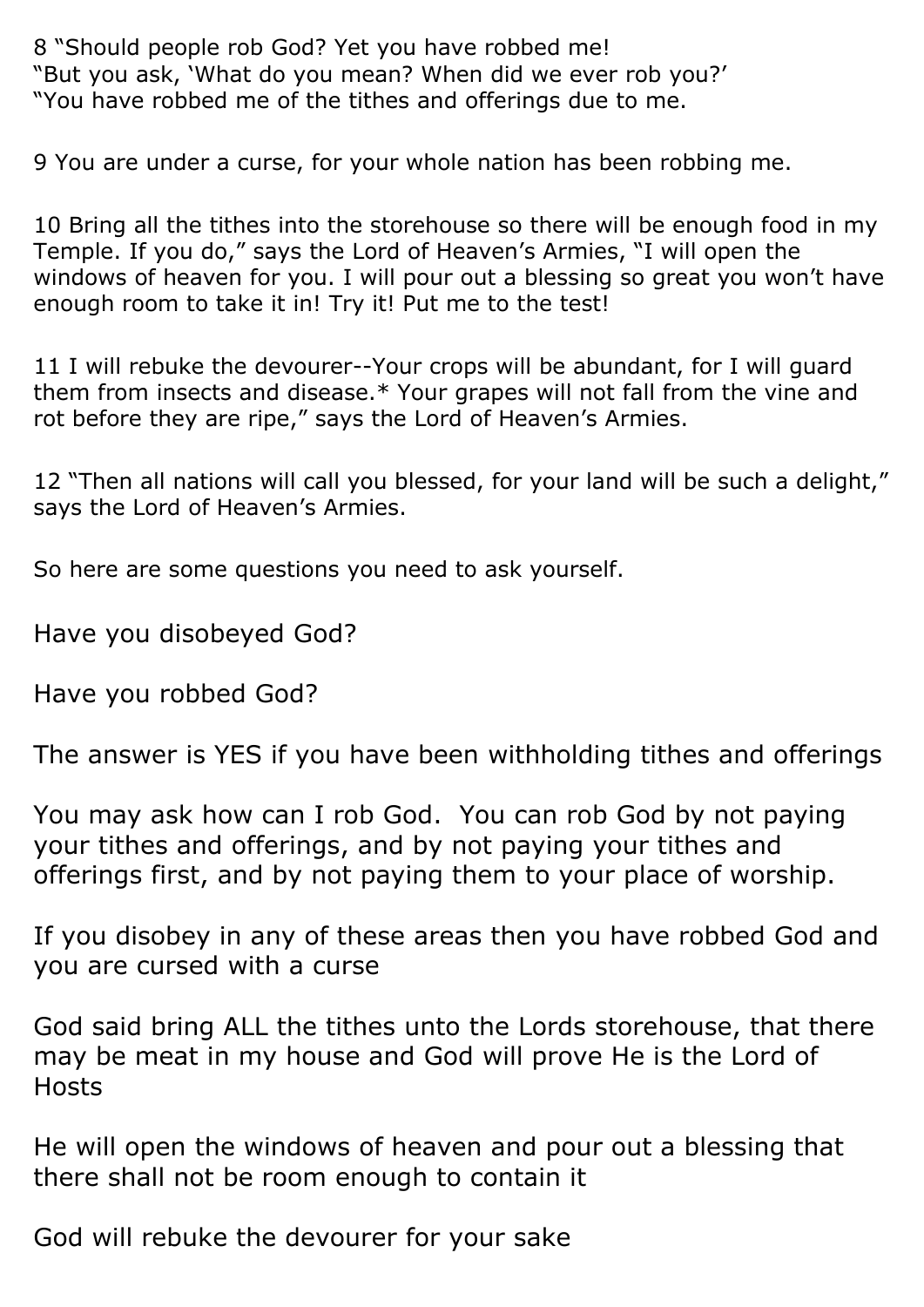You will not labor in vain and have your harvest destroyed nor Will your fruit fall on the ground and rot

And all nations will call you blessed

So this is intense teaching about giving God what is His.

First God says

I change not.

So if he said bring the tithe before Jesus came He still expects us to bring the tithe now. The rule did not change.

Also if I don't keep the rule. There is a very harsh consequence.

God will curse you!

God is not neutral on this subject.

God will curse you!

So you have a choice.

Tithe or be cursed.

See the tithe belongs to God.

You haven't given to God until AFTER you Pay your tithe.

The tithe must be brought into Gods house.

Giving to others or helping others is NOT the tithe.

The tithe provided the living for the priests. So it had to be paid to the church.

The second part to bringing the tithe in a way that it honors Gods is found in Nehemiah 10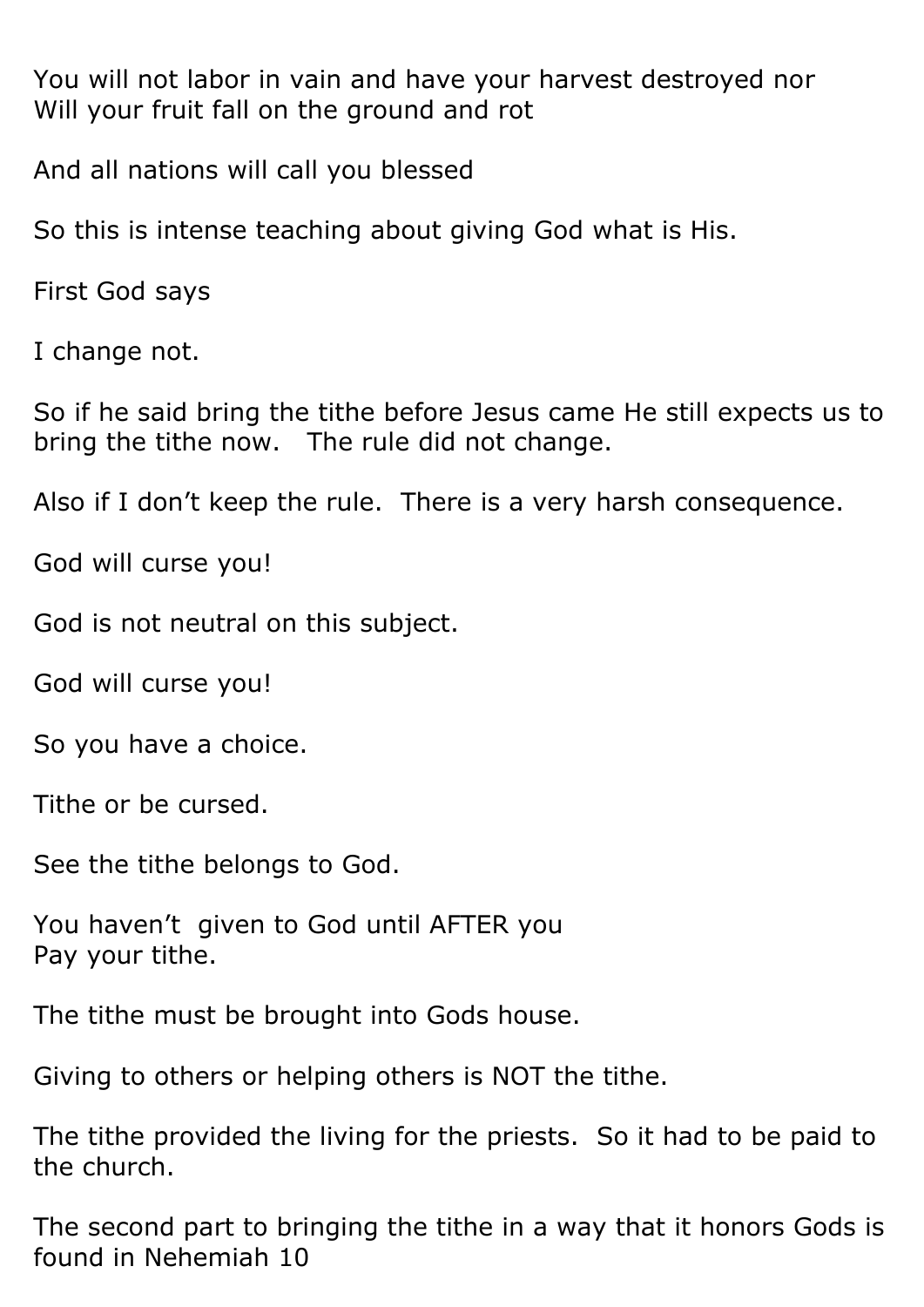Neh 10:35 And to bring the firstfruits of our ground, and the firstfruits of all fruit of all trees, year by year, unto the house of the LORD:

Neh 10:36 Also the firstborn of our sons, and of our cattle, as *it is* written in the law, and the firstlings of our herds and of our flocks, to bring to the house of our God, unto the priests that minister in the house of our God:

Neh 10:37 And *that* we should bring the firstfruits of our dough, and our offerings, and the fruit of all manner of trees, of wine and of oil, unto the priests, to the chambers of the house of our God

Also look at

Pro 3:9 Honour the LORD with thy substance, and with the firstfruits of all thine increase:

Pro 3:10 So shall thy barns be filled with plenty, and thy presses shall burst out with new wine.

So you owe God the tithe and you must bring it to a church ministry from your first dollars.

You don't Give the tithe. You Owe the tithe.

You Bring to God what you Owe.

You bring it to God First.

God does not want your leftovers.

If you disobey in any part— You have disobeyed in total with regards to tithing—Period!

God will curse you. God is not playing.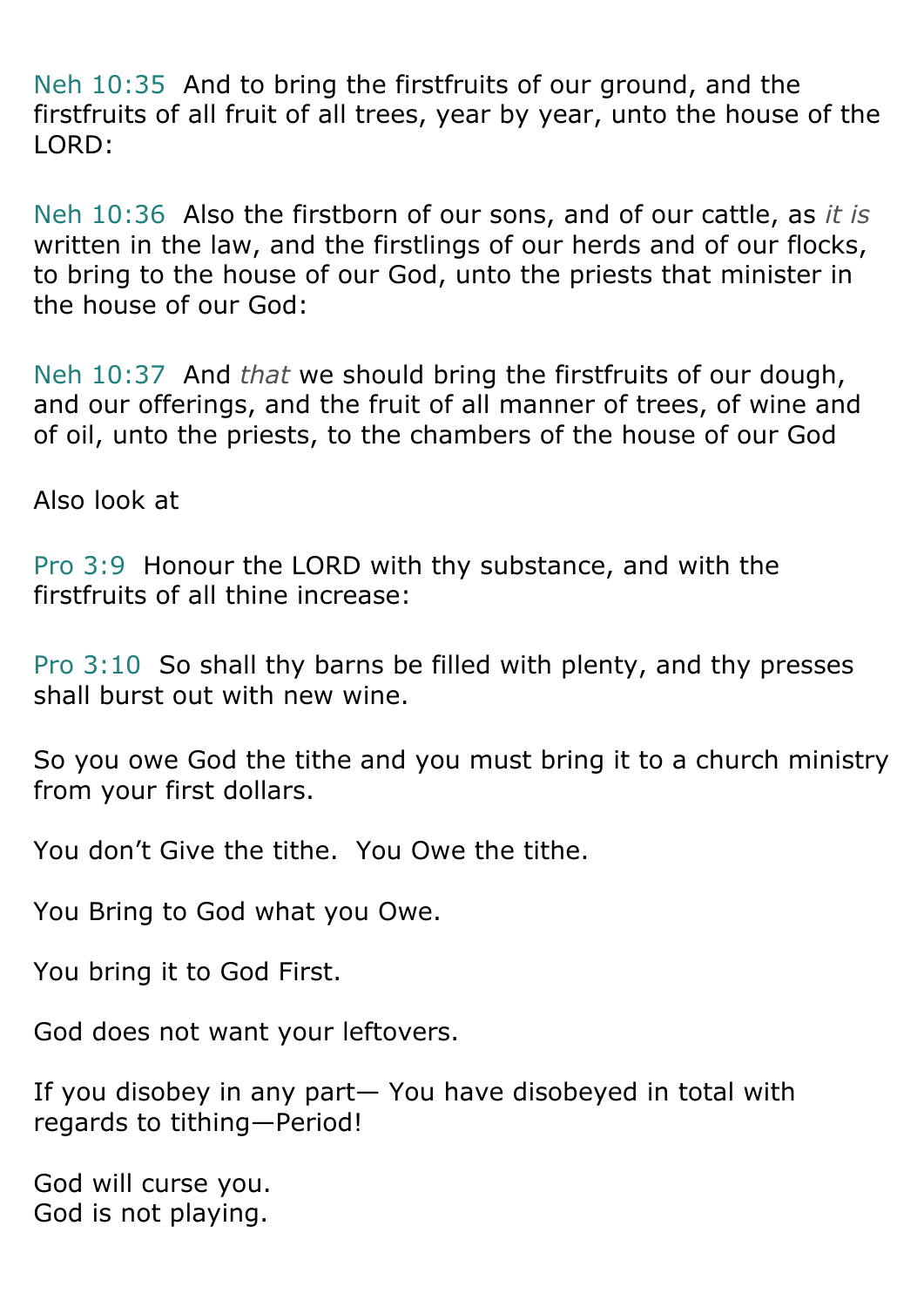So I know this is strong, but God would not have you ignorant.

Gods people suffer for lack of knowledge.

So if you have been suffering maybe take another look at your tithing.

Also tithe is on the gross not the net.

Somehow God will cause the rest of your wealth or income to be more than enough to meet your needs and pay your bills.

God will make your gas go further. Your tires won't wear out so fast. You will get a promotion or a new client or an unexpected windfall.

How do you expect a harvest without seed in the ground.

Don't eat your seed.

God challenges you to prove that bringing the tithe will open the windows of heaven.

So you have specific scriptures on tithing the right way to receive All God has for you.

Hope this helps you get on the road to prosperity in the new year.

I came from very humble beginnings, but whatever I have today is from bringing the tithe.

I confess I did not do it perfect. I was not taught all these principles and I have learned over time that they are most effective when done in total.

Also God promises the blessings will come upon your children.

The seed that leaves your hand Never leaves your life